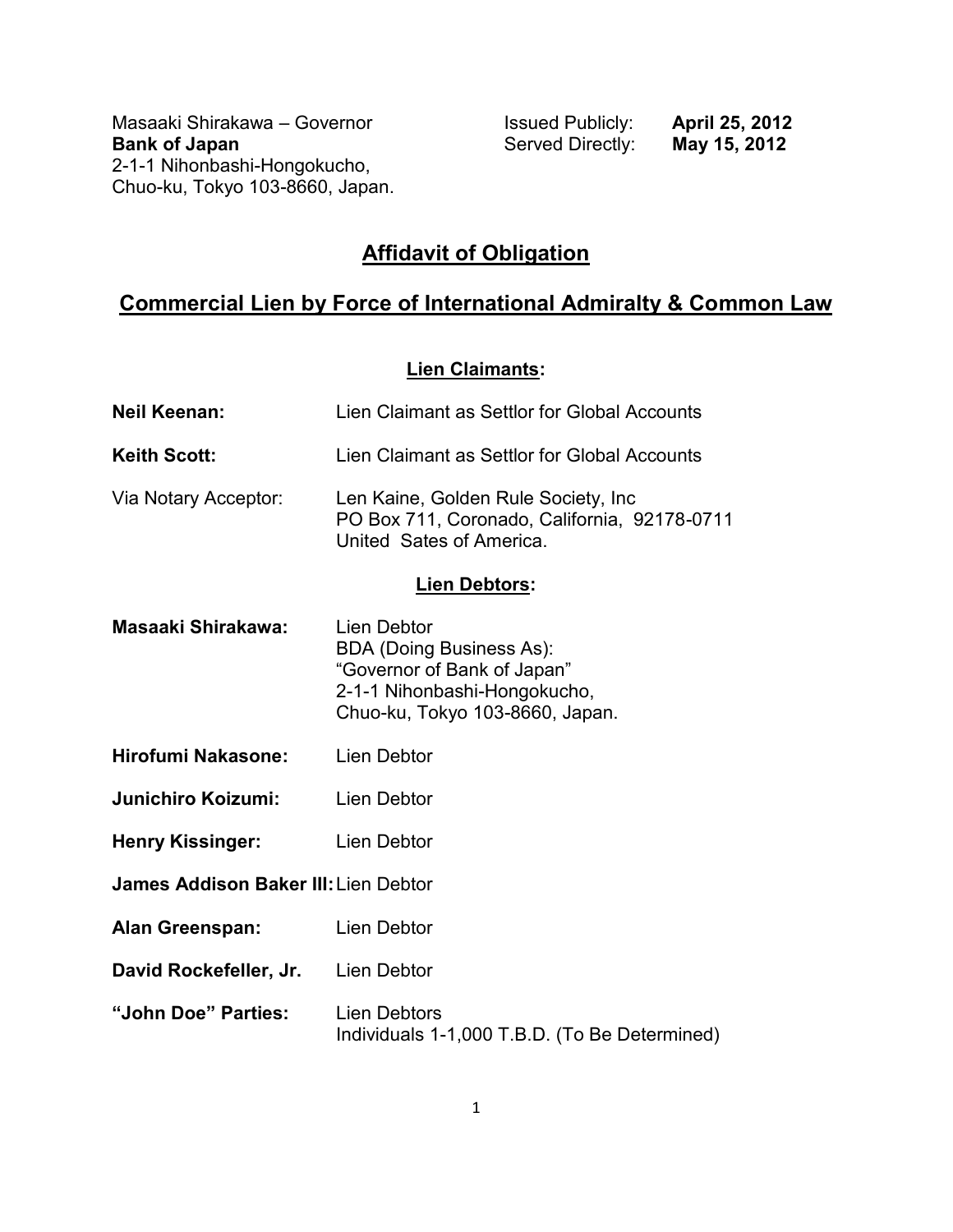### **Ledgering and True Bill:**

The ledger for this True Bill is based on the face value of Japanese Yen Bank Notes and/or Bonds currently held by Lien Claimant. Said Notes and or Bonds were caused to be issued by the Bank of Japan, and were ACCEPTED FOR VALUE in good faith by Lien Claimant.

Lien Claimant herewith demands they be RETURNED FOR VALUE.

Further, the ledger for this True Bill is based on losses and damages to the Lien Claimants, including exemplary and punitive damages caused by collusion and conspiracy of the Bank of Japan with other Lien Debtors as set forth herein.

Japanese Notes and or Bonds to be returned at value for settlement and closure:

The Sum of Two Hundred Trillion Japanese Yen (JY200,000,000,000,000)

Claim for resulting damages and losses, payable in substantive value:

The sum of One Hundred Trillion Japanese Yen (JP100,000,000,000,000)

Total claim for assets, damages and losses, payable in substantive value:

### **Three Hundred Trillion Japanese Yen (300,000,000,000,000 JY).**

Demand is now made, without prejudice to future and further claims by Lien Claimants, for Lien Debtors, jointly and severally, to deliver over to Lien Claimants full payment thereof in value of substance.

### **Surety Collectable in Satisfaction of Claim:**

Any and all accounts, bonds, securities, profits, proceeds, fixtures, assets owned/managed by the Bank of Japan at any location and /or at any Banks under control of Bank of Japan.

### **Context & Basis in Fundamental Doctrines:**

### **(This is a verified plain statement of natural fact)**

All men and women know that the foundation of law and commerce exists in the telling of the truth, the whole truth, and nothing but the truth.

Truth, as a valid statement of reality, is sovereign in commerce.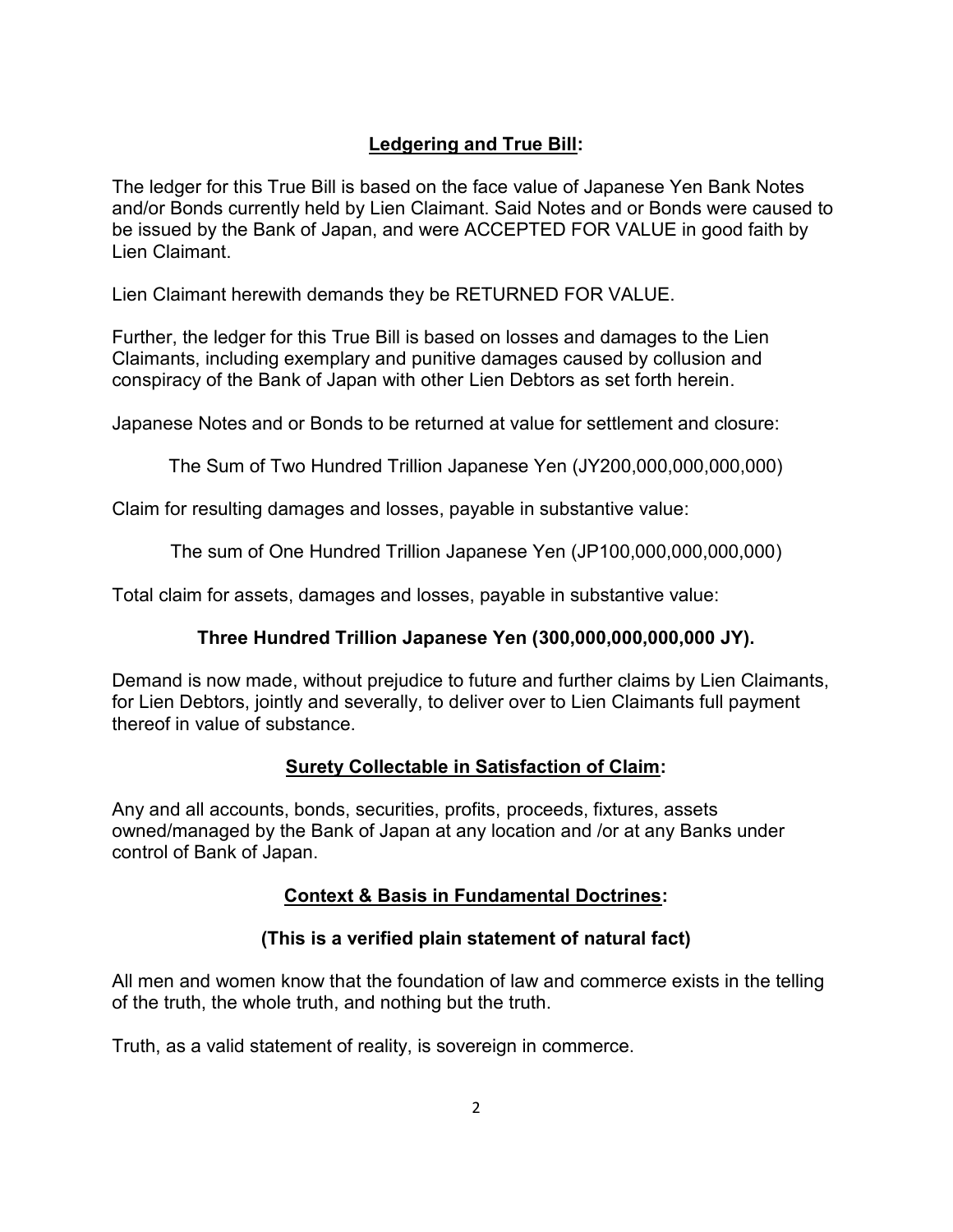An unrebutted affidavit stands as truth in commerce.

An unrebutted affidavit is acted upon as the judgment in commerce.

Guaranteed—All men shall have a remedy by the due course of law. If a remedy does not exist, or if the existing remedy has been subverted, then one may create a remedy for themselves – and endow it with credibility by expressing it in their affidavit.

(Ignorance of the law might be an excuse, but it is not a valid reason for the commission of a crime when the law is easily and readily available to anyone making a reasonable effort to study the law.)

All corporate government is based upon Commercial Affidavits, Commercial Contracts, Commercial Liens and Commercial Distresses. Hence, governments cannot exercise the power to expunge commercial processes.

The Legitimate Political Power of a corporate entity is absolutely dependent upon its possession of Commercial Bonds against Public Hazard.

No Bond means no responsibility, means no power of Official signature, means no real corporate political power, and means no privilege to operate statutes as the corporate vehicle.

The Corporate Legal Power is secondary to Commercial Guarantors. Case law is not a responsible substitute for a Bond.

Municipal corporations, which include cities, counties, states and national governments, have no commercial reality without bonding of the entity, its vehicle (statutes), and its effects (the execution of its rulings).

In commerce, it is a felony for the Officer of a Political/Public Office to not receive and report a Claim to its Bonding Company -- and it is a felony for the agent of a Bonding Company to not pay the Claim.

If a Bonding Company does not get a malfeasant public official prosecuted for criminal malpractice within sixty (60) days, then it must pay the full face value of a defaulted Lien process (at 90 days).

Except for a Jury, it is also a fatal offense for any person, even a Judge, to impair or to expunge, without a Counter-Affidavit, any Affidavit or any commercial process based upon an Affidavit.

Judicial non-jury commercial judgments and orders originate from a limited liability entity called a municipal corporation – hence must be reinforced by a Commercial Affidavit and a Commercial Liability Bond.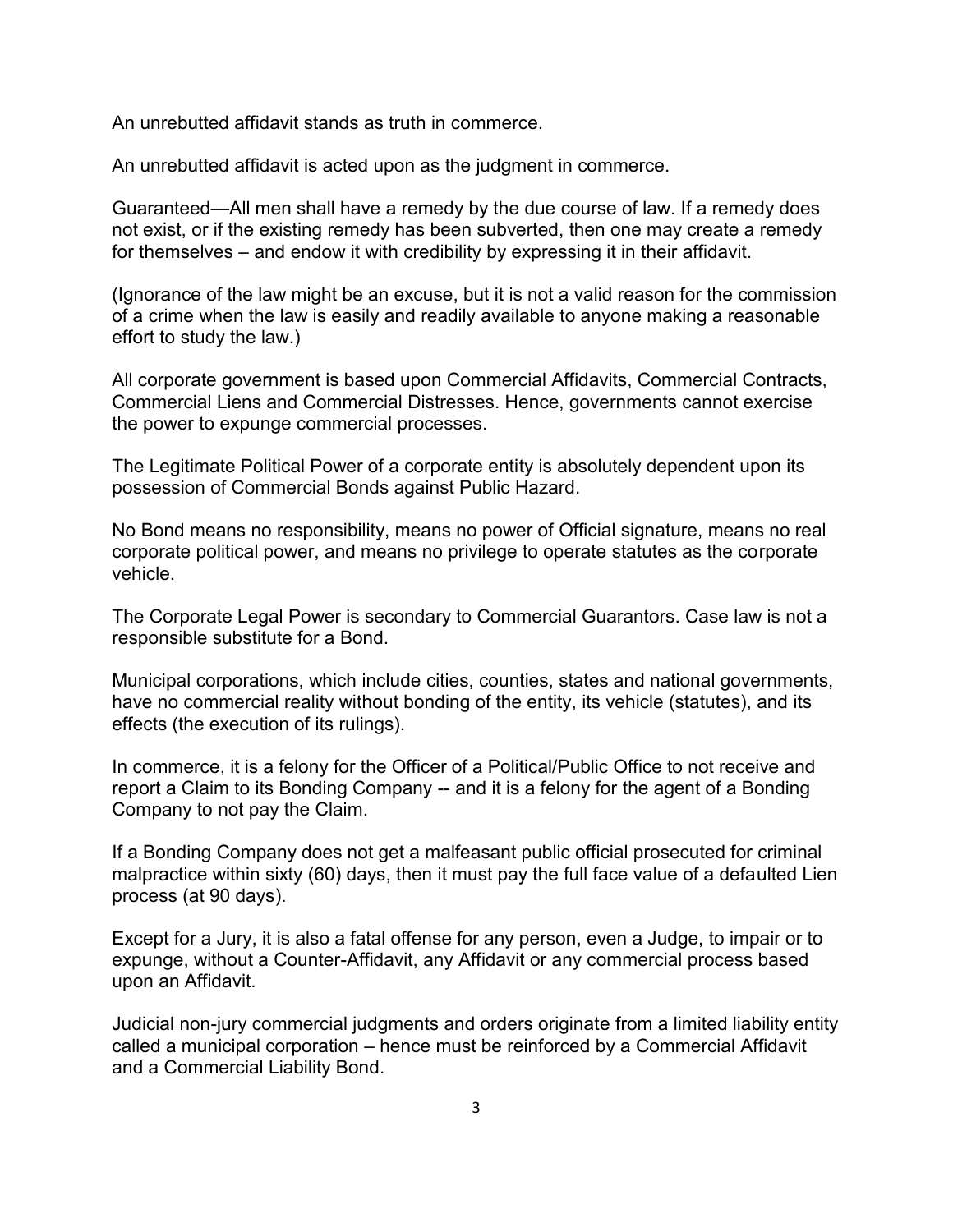A foreclosure by a summary judgment (non-jury) without a commercial bond is a violation of commercial law.

Governments cannot make unbonded rulings or statutes which control commerce, freeenterprise citizens, or sole proprietorships without suspending commerce by a general declaration of martial law.

It is tax fraud to use Courts to settle a dispute/controversy which could be settled peacefully, outside of or without the Court.

An official (officer of the court, policeman, etc.) must demonstrate that he/she is individually bonded in order to use a summary process.

An official who impairs, debauches, voids or abridges an obligation of contract, or the effect of a commercial lien without proper cause, becomes a lien debtor -- and his/her property becomes forfeited as the pledge to secure the lien. Pound breach (breach of impoundment) and rescue is a felony.

It is against the law for a Judge to summarily remove, dismiss, dissolve or diminish a Commercial Lien. Only the Lien Claimant or a Jury can dissolve a commercial lien.

Notice to agent is notice to principal; notice to principal is notice to agent.

PUBLIC HAZARD BONDING OF CORPORATE AGENTS: All officials are required by federal, state, and municipal law to provide the name, address and telephone number of their public hazard and malpractice bonding company, the policy number of the bond, and, if required, a copy of the policy describing the bonding coverage of their specific job performance.

Failure to provide this information constitutes corporate and limited liability insurance fraud (e.g. 15 USC), and is prim-a-facie evidence and grounds to impose a lien upon the official, personally, to secure their public oath and service of office.

#### **Allegations & Proof by Force of Law:**

By force of international Admiralty and Common Law, the following Allegations are AFFIRMED and thus Proven, in the event of Failure / Refusal of Response by a personally signed and certified written Answer to each and every point, demonstrating specifically described and verifiable facts to the contrary. Such proper Answer must be given to the Affiants of this Affidavit within 15 calendar days, or else the following Allegations are PROVEN and resulting Obligations immediately enforceable: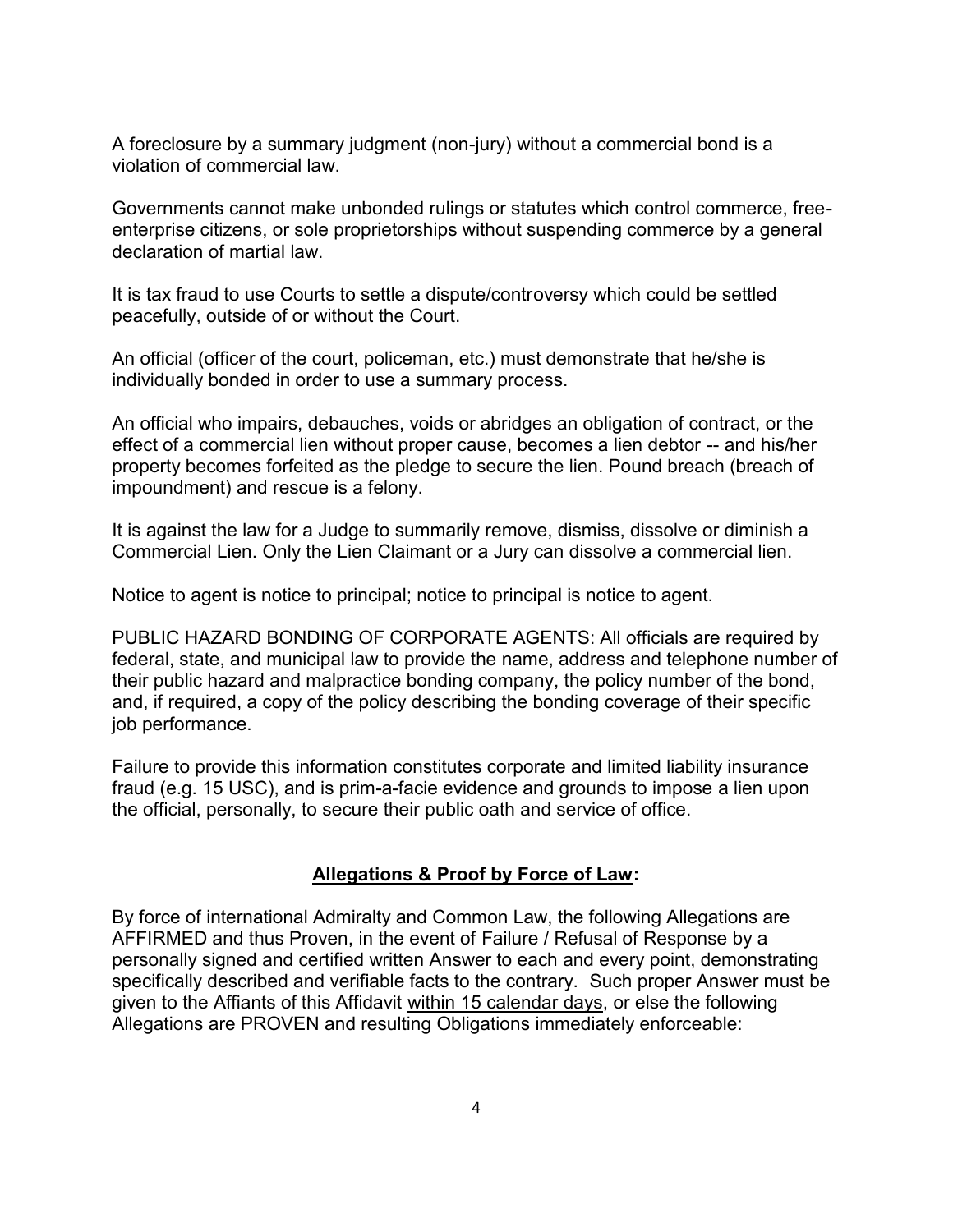1. The amount of gold under contract to the Federal Reserve system is 2,420,937,400 kilograms.

2. The lease payments on this gold is payable at the rate of 4% per annum. The total owed, starting in 1961 through 2012, is 4,638,791,996 kilograms of pure gold.

3. Proof of the Federal Reserve Obligation is in the form of Federal Reserve Bonds, series of 1928 and series of 1934.

4. Proof of the interest obligation is further demonstrated by the issue of international currencies that have been issued to the Holders of the Gold Accounts, but against the Federal Reserve Bonds.

5. The gold was acquired through a time when gold coin and gold bullion could not be privately owned, and had to be surrendered to the State.

6. The World States combined the bullion into a single, central deposit, whereby all countries would have equitable access.

7. The gold is actually owned by Governments, through their Ministry of Finance.

8. In 1948, under UN Resolution MISA 81704, Operation Heavy Freedom, President Soekarno was appointed as M1. (Monetary Controller) and the entire centralized system was put under his disposal as Trustee.

9. The bullion is deposited into the system by a group of Trustees appointed by Soekarno. These Trustees formed an association of Trustees now known as the Amanah, otherwise known as the Mandates.

10. The Mandates have assigned their authority over the accounts to Neil F. Keenan and Keith F. Scott.

11. The owners of the gold and other assets leased to the Federal Reserve system between 1928 and 1968, at a 4% per annum rental fee, have never received substantive payment since 1928 until today. They have been constantly tricked and deceived.

12. All persons from several organizations of persons who consider themselves to be the global elite have illegally used these assets making fortunes for themselves, or otherwise benefitting from the illegal use of these accounts.

13. The Federal Reserve System is a privately owned banking system. All debts of that private banking system, beyond the value held in gold, is the obligation of the Federal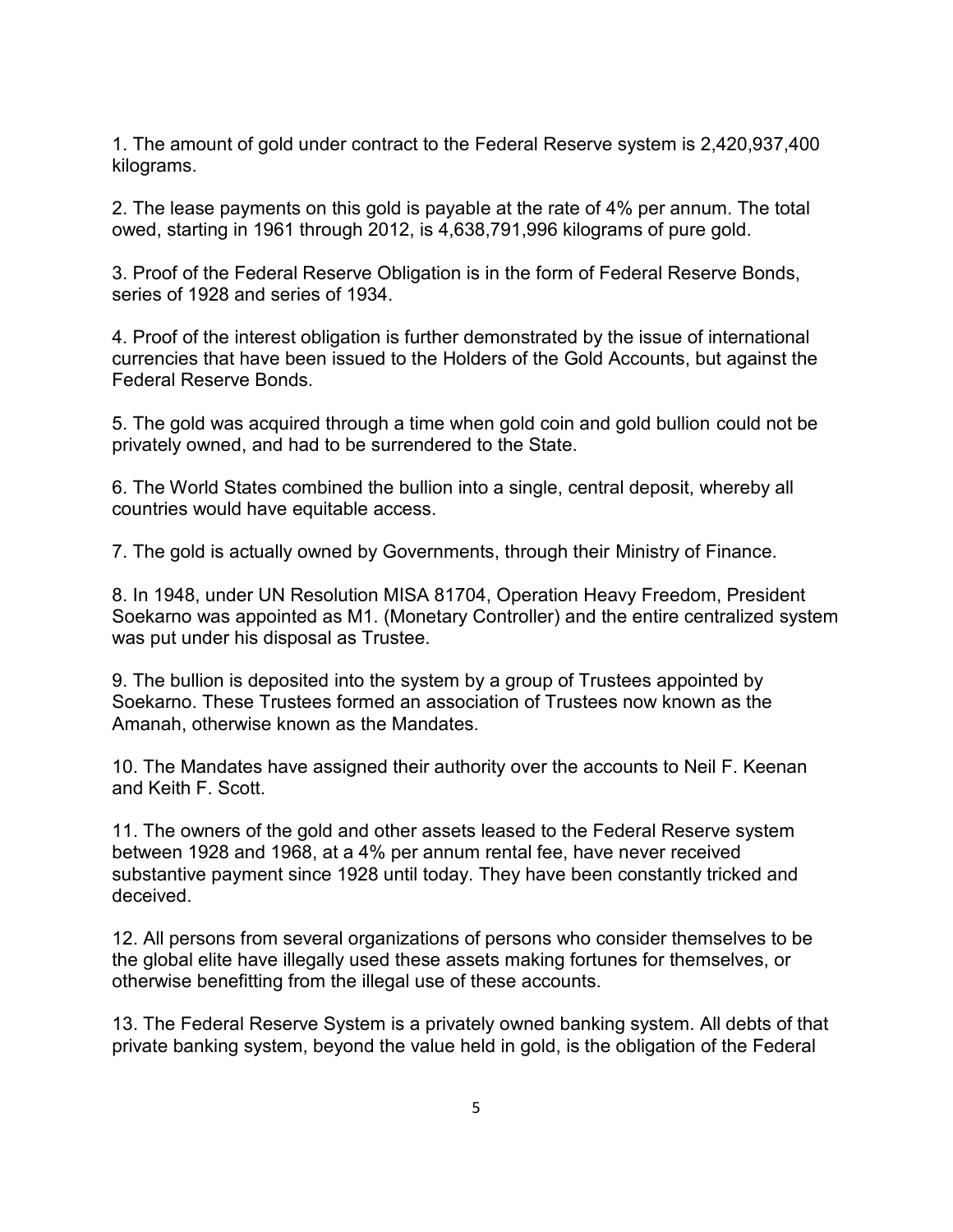Reserve System only -- and is not a debt obligation of the people of the United States of America.

14. The Bank of England / City of London / House of Rothschild are the primary owners and controllers of the Federal Reserve System, who act as the actual principals of the Bank of Japan.

15. The New York Federal Reserve, for all practical purposes, is the lynch-pin by which the Bank of England, together with its partners – the Rothschild Banks of London and Berlin; Lazard Brothers Banks of Paris; Israel Moses Seif Banks of Italy; Warburg Bank of Hamburg and Amsterdam; Kuhn, Loeb Bank of New York; Chase Manhattan; and Goldman, Sachs of New York -- provides an international mechanism by which the international bankers execute their plans of Global Domination. The Bank of Japan is an integral part of this conspiracy.

16. The Owners, Shareholders, Directors/Executive Officers and Bonding Companies of the Bank of Japan are deemed lien debtors, collectively and severally.

17. The Bank of Japan has tolerated, allowed and participated in the abuse of the Lien Claimants and the theft of funds belonging to Lien Claimant by the Lien Debtors Hirofumi Nakasone, Junichiro Koizumi, Henry Kissinger, James Addison Baker III, Alan Greenspan, David Rockefeller Jr., and John Does 1-1000.

18. For gold leased to the Bank of Japan, said Bank of Japan has caused to be printed and issued Japanese Yen Bank Notes and Bonds, which were given as evidence of the debt obligations of the Bank of Japan, and accepted by the Lien Claimant to be returned to Bank of Japan for settlement and closure.

19. The Bank of Japan has failed to redeem for value any of these British Pound notes and/or Bonds that are due and payable in substance on presentment.

20. The Lien Claimant requires, without prejudice to further claims, to return for immediate settlement and closure the amount of Two Hundred Trillion Japanese Yen, to be paid in substantive value.

#### **Certifications Signed by Hand & Seal:**

I, Neil Francis Keenan, certify on my own unlimited commercial liability that I have read the above Affidavit of Obligation and do know the contents to be true, correct, complete and not misleading, the truth, the whole truth and nothing but the truth, and do believe that the above described acts have been committed contrary to law (i.e. 18 USC 4 misprision of felony).